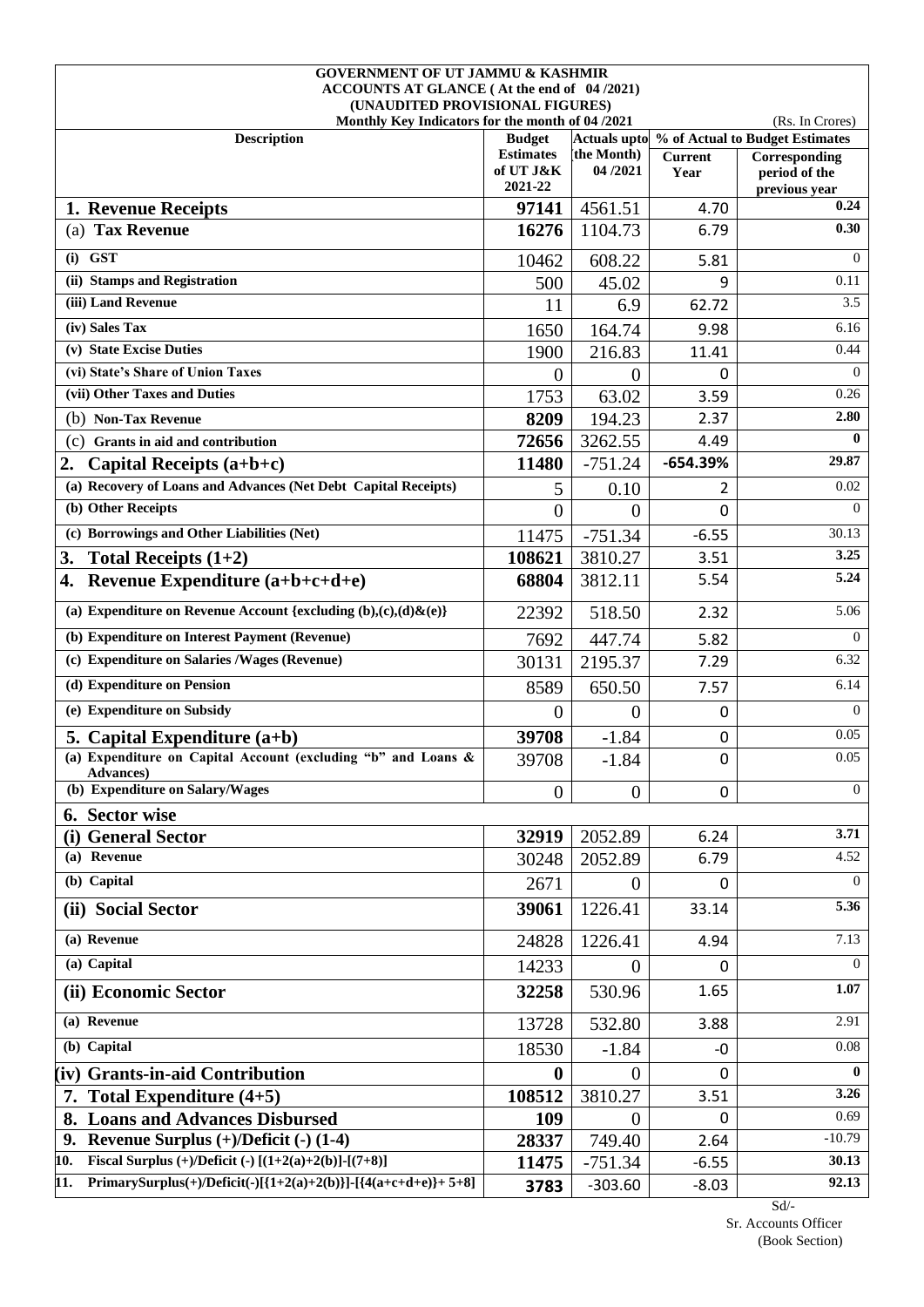| <b>Monthly Trend</b><br>(Format of Progressive Figures) |                |                                               |                |                 |  |
|---------------------------------------------------------|----------------|-----------------------------------------------|----------------|-----------------|--|
|                                                         |                |                                               |                | (Rs. In Crores) |  |
|                                                         |                | <b>Revenue Receipts</b><br><b>Tax Revenue</b> |                |                 |  |
| <b>Month</b>                                            |                | 2021-2022                                     |                | 2020-2021       |  |
|                                                         |                |                                               |                |                 |  |
|                                                         | <b>Monthly</b> | Progressive                                   | <b>Monthly</b> | Progressive     |  |
| April                                                   | 1104.73        | 1104.73                                       | 106.68         | 106.68          |  |
| May                                                     |                |                                               | 291.42         | 398.10          |  |
| June                                                    |                |                                               | 525.34         | 923.44          |  |
| July                                                    |                |                                               | 721.10         | 1644.54         |  |
| August                                                  |                |                                               | 713.32         | 2357.86         |  |
| September                                               |                |                                               | 760.80         | 3118.66         |  |
| October                                                 |                |                                               | 911.41         | 4030.07         |  |
| November                                                |                |                                               | 830.99         | 4861.06         |  |
| December                                                |                |                                               | 850.24         | 5711.30         |  |
| January                                                 |                |                                               | 829.36         | 6540.66         |  |
| February                                                |                |                                               | 1010.07        | 7550.73         |  |
| March                                                   |                |                                               | 1008.12        | 8558.85         |  |
| March (Suppl.                                           |                |                                               |                |                 |  |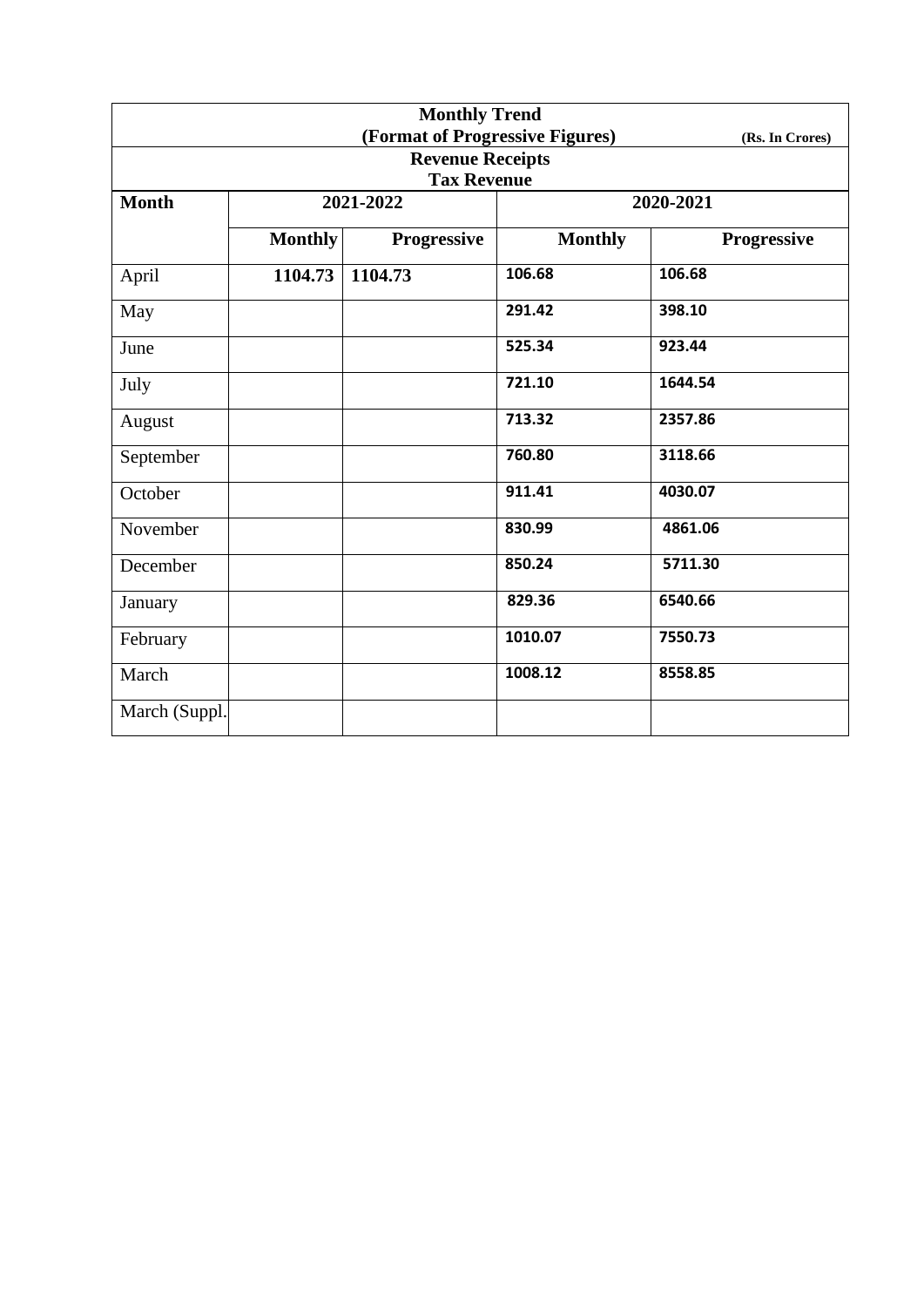| <b>Monthly Trend</b> |                |                                 |                |                 |  |
|----------------------|----------------|---------------------------------|----------------|-----------------|--|
|                      |                | (Format of Progressive Figures) |                | (Rs. In Crores) |  |
|                      |                | <b>Revenue Receipts</b>         |                |                 |  |
|                      |                | <b>Non-Tax Revenue</b>          |                |                 |  |
| <b>Month</b>         |                | 2021-2022                       |                | 2020-2021       |  |
|                      | <b>Monthly</b> | <b>Progressive</b>              | <b>Monthly</b> | Progressive     |  |
| April                | 194.23         | 194.23                          | 113.73         | 113.73          |  |
| May                  |                |                                 | 88.26          | 201.99          |  |
| June                 |                |                                 | 230.50         | 432.49          |  |
| July                 |                |                                 | 196.50         | 628.99          |  |
| August               |                |                                 | 312.24         | 941.23          |  |
| September            |                |                                 | 300.91         | 1242.14         |  |
| October              |                |                                 | 801.31         | 2043.45         |  |
| November             |                |                                 | 262.76         | 2306.21         |  |
| December             |                |                                 | 271.76         | 577.97          |  |
| January              |                |                                 | 270.86         | 2848.83         |  |
| February             |                |                                 | 351.61         | 3200.44         |  |
| March                |                |                                 | 1194.55        | 4394.99         |  |
| March (Suppl.)       |                |                                 |                |                 |  |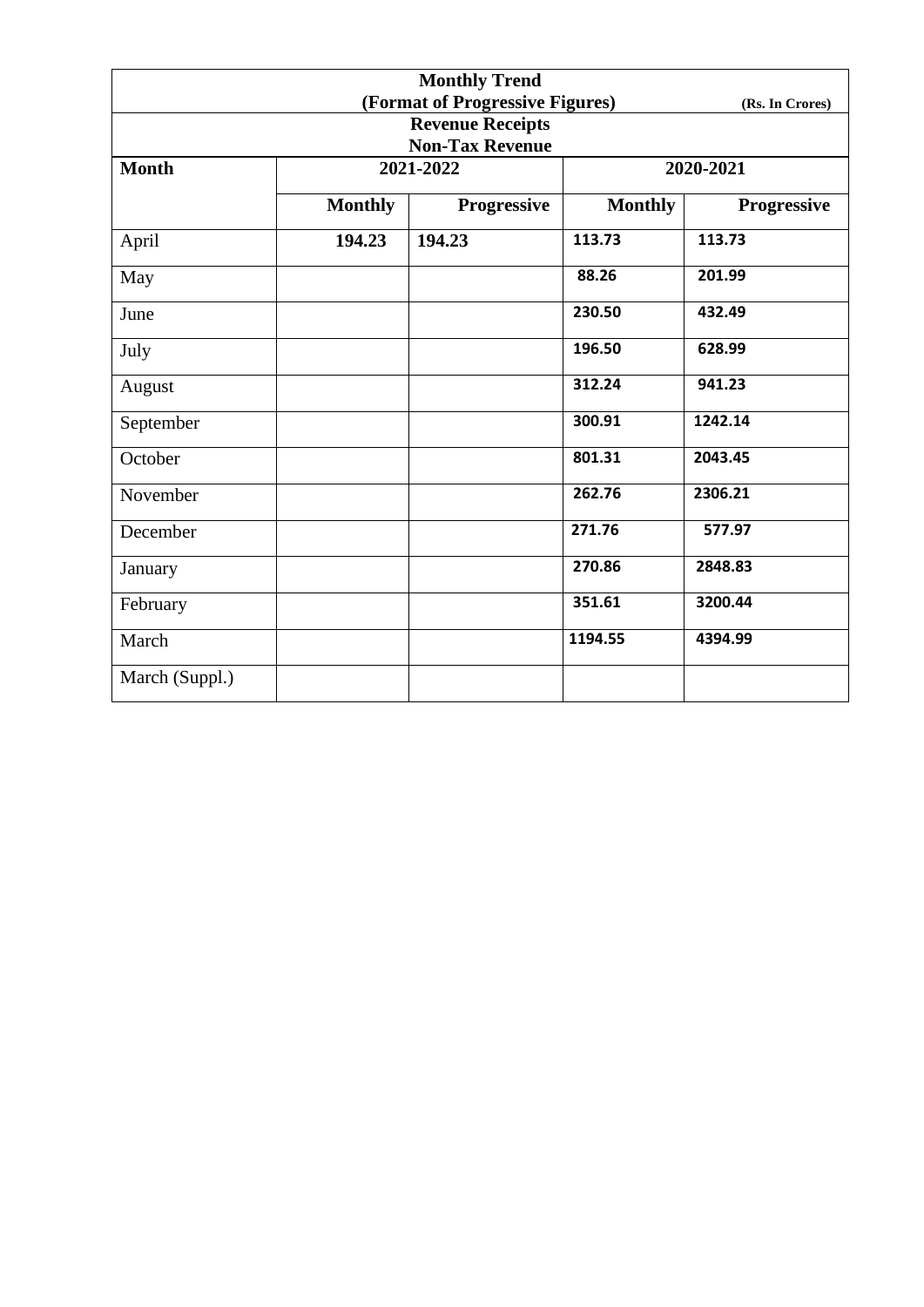| <b>Monthly Trend</b> |                |                                       |                |                    |  |
|----------------------|----------------|---------------------------------------|----------------|--------------------|--|
|                      |                | (Format of Progressive Figures)       |                | (Rs. In Crores)    |  |
|                      |                | <b>Revenue Receipts</b>               |                |                    |  |
|                      |                | <b>Grants-in-aid and Contribution</b> |                |                    |  |
| <b>Month</b>         |                | 2021-2022                             | 2020-2021      |                    |  |
|                      | <b>Monthly</b> | Progressive                           | <b>Monthly</b> | <b>Progressive</b> |  |
| April                | 3262.55        | 3262.55                               | $\mathbf 0$    | $\mathbf 0$        |  |
| May                  |                |                                       | 5476.72        | 5476.72            |  |
| June                 |                |                                       | 2747.23        | 8223.95            |  |
| July                 |                |                                       | 4861.07        | 13085.02           |  |
| August               |                |                                       | 465.78         | 13550.80           |  |
| September            |                |                                       | 2388.78        | 15939.58           |  |
| October              |                |                                       | 3450.48        | 19390.06           |  |
| November             |                |                                       | 2829.44        | 22219.50           |  |
| December             |                |                                       | 3751.47        | 25970.97           |  |
| January              |                |                                       | 5585.75        | 31556.72           |  |
| February             |                |                                       | 5198.70        | 36755.42           |  |
| March                |                |                                       | 5287.95        | 42043.37           |  |
| March (Suppl.)       |                |                                       |                |                    |  |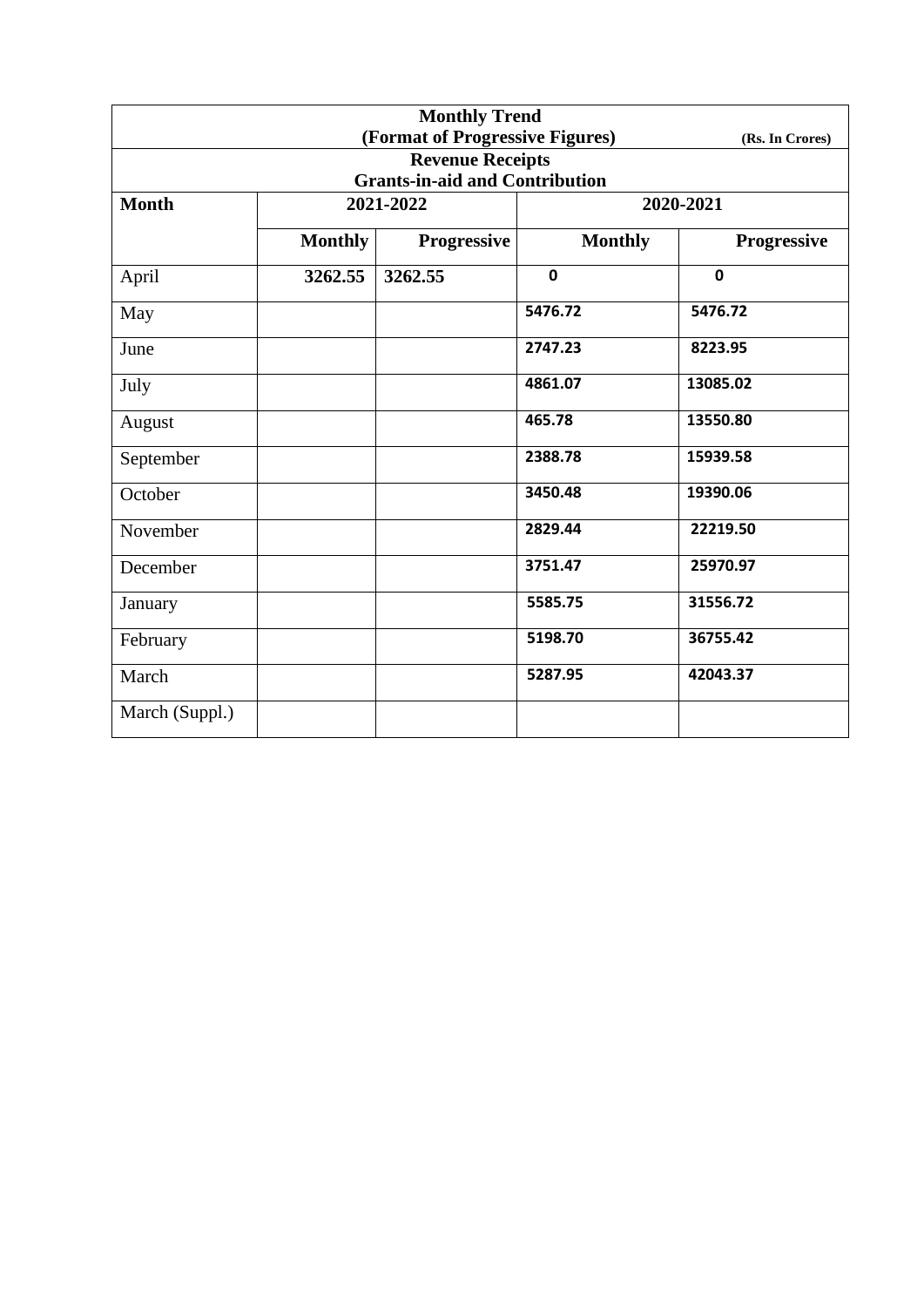| <b>Monthly Trend</b>                  |                |                                 |                |                 |  |
|---------------------------------------|----------------|---------------------------------|----------------|-----------------|--|
|                                       |                | (Format of Progressive Figures) |                | (Rs. In Crores) |  |
|                                       |                | <b>Capital Receipts</b>         |                |                 |  |
| <b>Recovery of Loans and Advances</b> |                |                                 |                |                 |  |
| <b>Month</b>                          | 2021-2022      |                                 | 2020-2021      |                 |  |
|                                       | <b>Monthly</b> | Progressive                     | <b>Monthly</b> | Progressive     |  |
| April                                 | 0.10           | 0.10                            | 0.02           | 0.02            |  |
| May                                   |                |                                 | 0.04           | 0.06            |  |
| June                                  |                |                                 | 0.04           | 0.10            |  |
| July                                  |                |                                 | 0.07           | 0.17            |  |
| August                                |                |                                 | 0.02           | 0.19            |  |
| September                             |                |                                 | 0.07           | 0.26            |  |
| October                               |                |                                 | 0.05           | 0.31            |  |
| November                              |                |                                 | 0.11           | 0.42            |  |
| December                              |                |                                 | 1.32           | 1.74            |  |
| January                               |                |                                 | 0.06           | 1.80            |  |
| February                              |                |                                 | 0.06           | 1.86            |  |
| March                                 |                |                                 | 0.07           | 1.93            |  |
| March (Suppl.)                        |                |                                 |                |                 |  |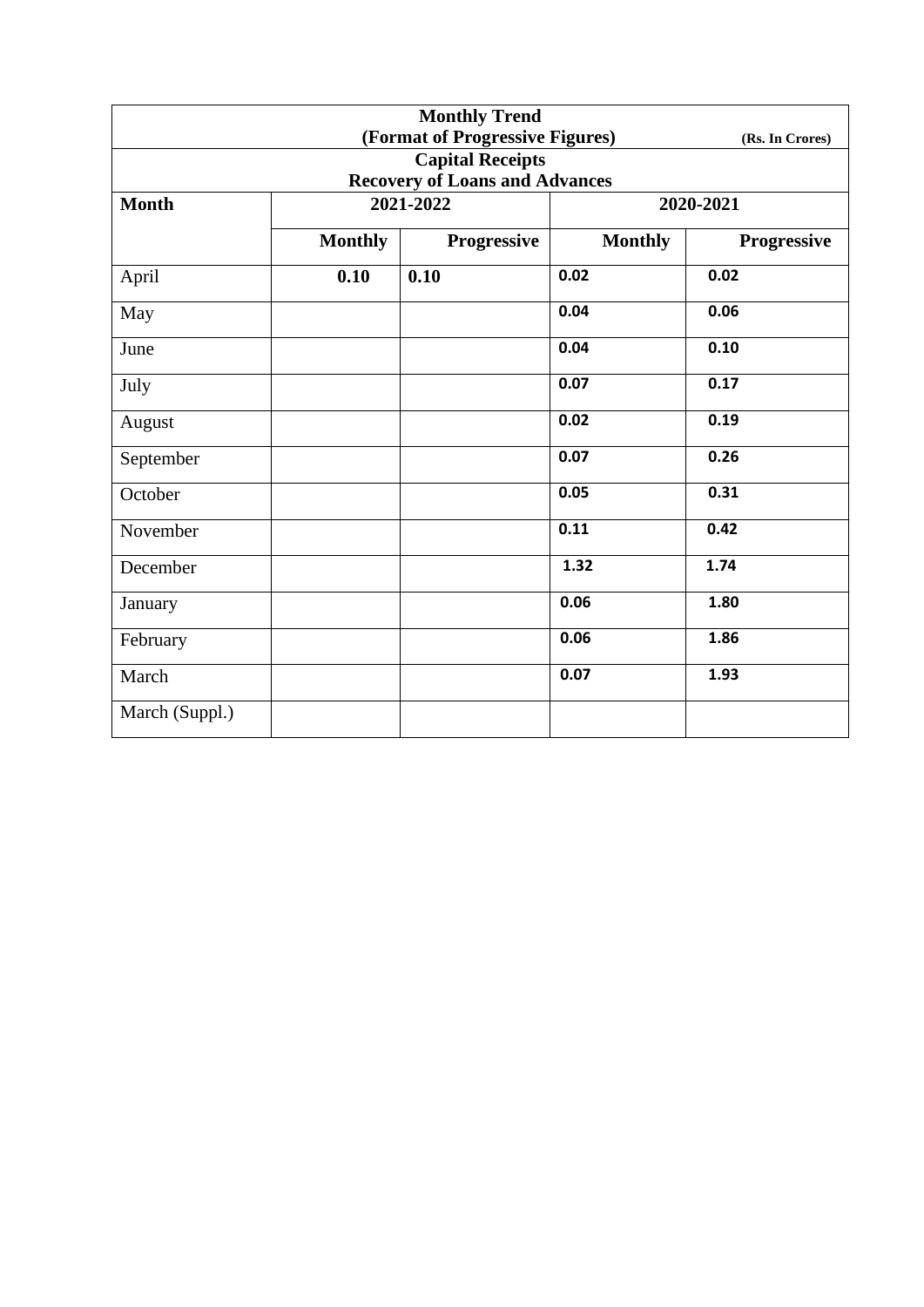| <b>Monthly Trend</b> |                  |                                 |                |                 |
|----------------------|------------------|---------------------------------|----------------|-----------------|
|                      |                  | (Format of Progressive Figures) |                | (Rs. In Crores) |
|                      |                  | <b>Capital Receipts</b>         |                |                 |
|                      |                  | <b>Other Receipts</b>           |                |                 |
| <b>Month</b>         |                  | 2021-2022                       |                | 2020-2021       |
|                      | <b>Monthly</b>   | <b>Progressive</b>              | <b>Monthly</b> | Progressive     |
| April                | $\boldsymbol{0}$ | $\boldsymbol{0}$                | $\mathbf 0$    | $\mathbf 0$     |
| May                  |                  |                                 | $\mathbf 0$    | $\mathbf 0$     |
| June                 |                  |                                 | $\mathbf 0$    | $\mathbf 0$     |
| July                 |                  |                                 | $\mathbf 0$    | $\mathbf 0$     |
| August               |                  |                                 | $\mathbf 0$    | $\mathbf 0$     |
| September            |                  |                                 | $\mathbf 0$    | $\mathbf 0$     |
| October              |                  |                                 | $\mathbf 0$    | $\mathbf 0$     |
| November             |                  |                                 | $\mathbf 0$    | $\mathbf 0$     |
| December             |                  |                                 | $\mathbf 0$    | $\mathbf 0$     |
| January              |                  |                                 | $\mathbf 0$    | $\mathbf 0$     |
| February             |                  |                                 | $\mathbf 0$    | $\mathbf 0$     |
| March                |                  |                                 | $\mathbf 0$    | $\mathbf 0$     |
| March (Suppl.)       |                  |                                 |                |                 |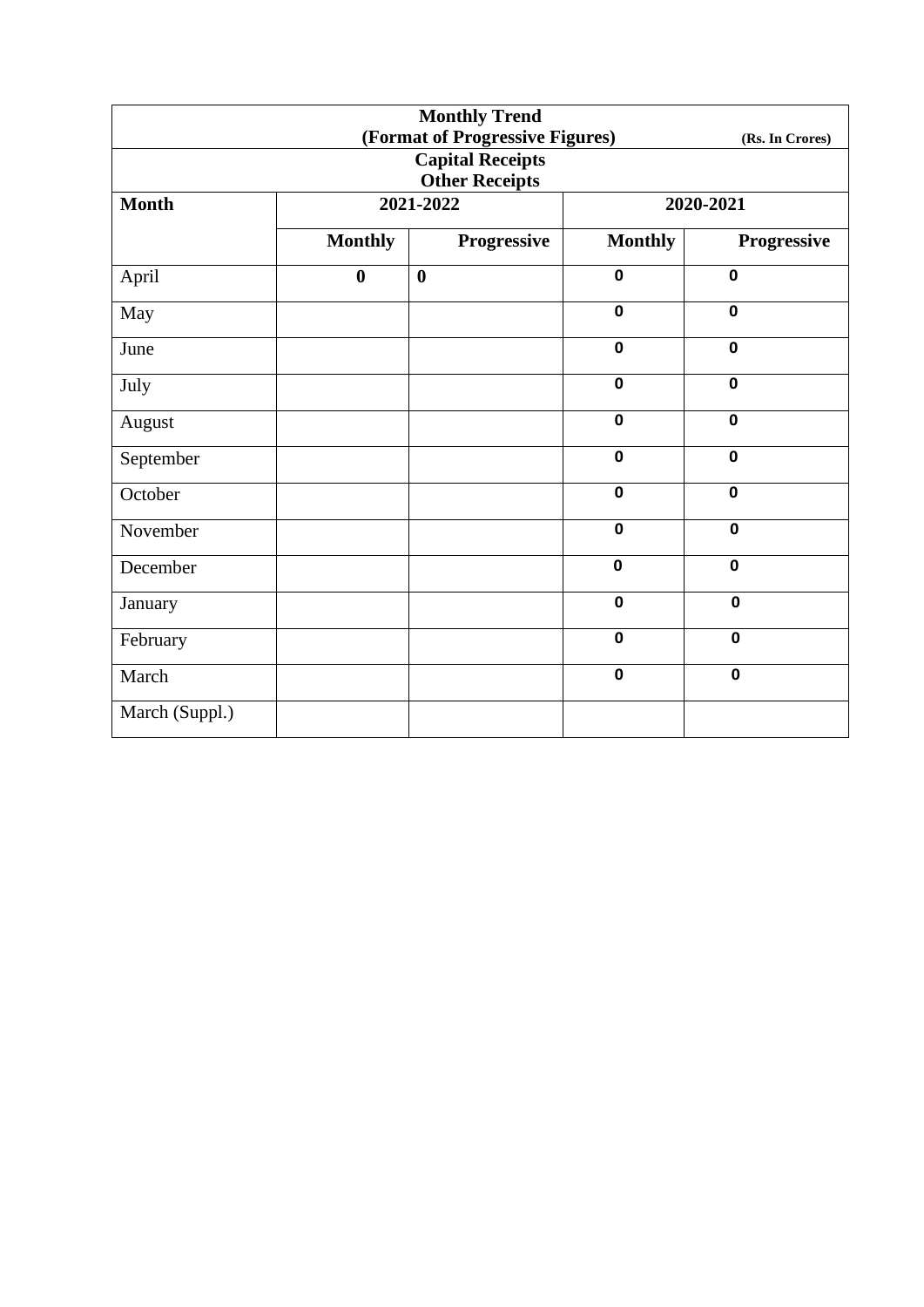| <b>Monthly Trend</b> |                |                                         |                |                 |
|----------------------|----------------|-----------------------------------------|----------------|-----------------|
|                      |                | (Format of Progressive Figures)         |                | (Rs. In Crores) |
|                      |                | <b>Capital Receipts</b>                 |                |                 |
|                      |                | <b>Borrowings and Other Liabilities</b> |                |                 |
| <b>Month</b>         |                | 2021-2022                               |                | 2020-2021       |
|                      | <b>Monthly</b> | Progressive                             | <b>Monthly</b> | Progressive     |
| April                | $-751.34$      | $-751.34$                               | 3,085.47       | 3,085.47        |
| May                  |                |                                         | $-2100.32$     | 985.15          |
| June                 |                |                                         | 51.73          | 1036.88         |
| July                 |                |                                         | 38.27          | 1075.15         |
| August               |                |                                         | 505.46         | 1580.61         |
| September            |                |                                         | 407.19         | 1987.80         |
| October              |                |                                         | 455.51         | 2443.31         |
| November             |                |                                         | 800.55         | 3243.86         |
| December             |                |                                         | 921.10         | 4164.96         |
| January              |                |                                         | 1441.46        | 2723.50         |
| February             |                |                                         | $-684.81$      | 2038.69         |
| March                |                |                                         | 4786.38        | 6825.07         |
| March (Suppl.)       |                |                                         |                |                 |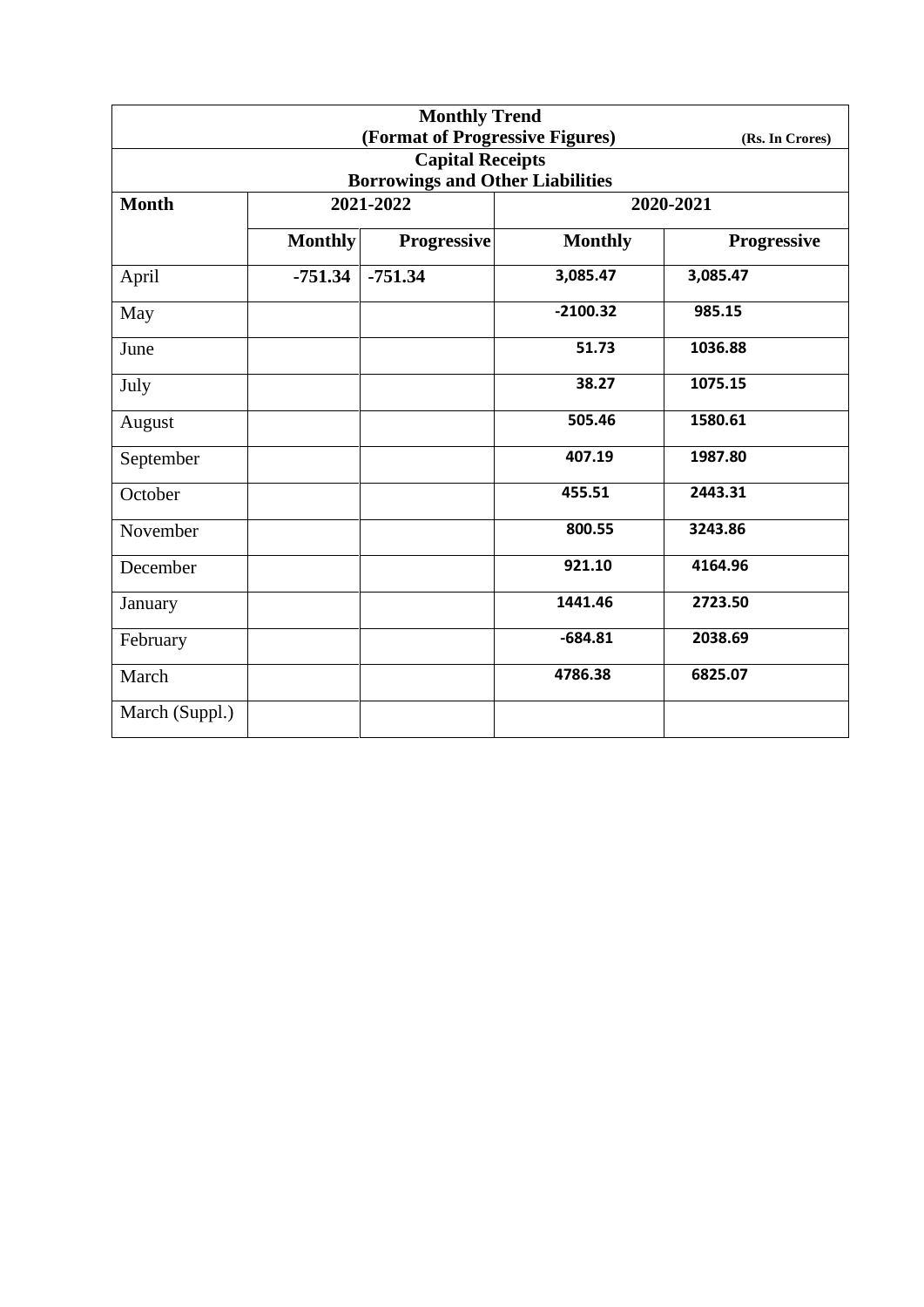| <b>Monthly Trend</b> |                |                    |                                 |                    |  |
|----------------------|----------------|--------------------|---------------------------------|--------------------|--|
|                      |                |                    | (Format of Progressive Figures) | (Rs. In Crores)    |  |
|                      |                |                    | <b>Revenue Expenditure</b>      |                    |  |
| <b>Month</b>         |                | 2021-2022          | 2020-2021                       |                    |  |
|                      | <b>Monthly</b> | <b>Progressive</b> | <b>Monthly</b>                  | <b>Progressive</b> |  |
| April                | 3812.11        | 3812.11            | 3287.33                         | 3287.33            |  |
| May                  |                |                    | 3496.51                         | 6783.84            |  |
| June                 |                |                    | 3244.99                         | 10028.83           |  |
| July                 |                |                    | 5663.19                         | 15692.02           |  |
| August               |                |                    | 1564.81                         | 17256.83           |  |
| September            |                |                    | 3601.55                         | 20858.38           |  |
| October              |                |                    | 4780.74                         | 25639.12           |  |
| November             |                |                    | 3917.27                         | 29556.39           |  |
| December             |                |                    | 4687.46                         | 34243.85           |  |
| January              |                |                    | 4513.12                         | 38756.97           |  |
| February             |                |                    | 4752.17                         | 43509.14           |  |
| March                |                |                    | 7755.69                         | 51264.83           |  |
| March (Supp          |                |                    |                                 |                    |  |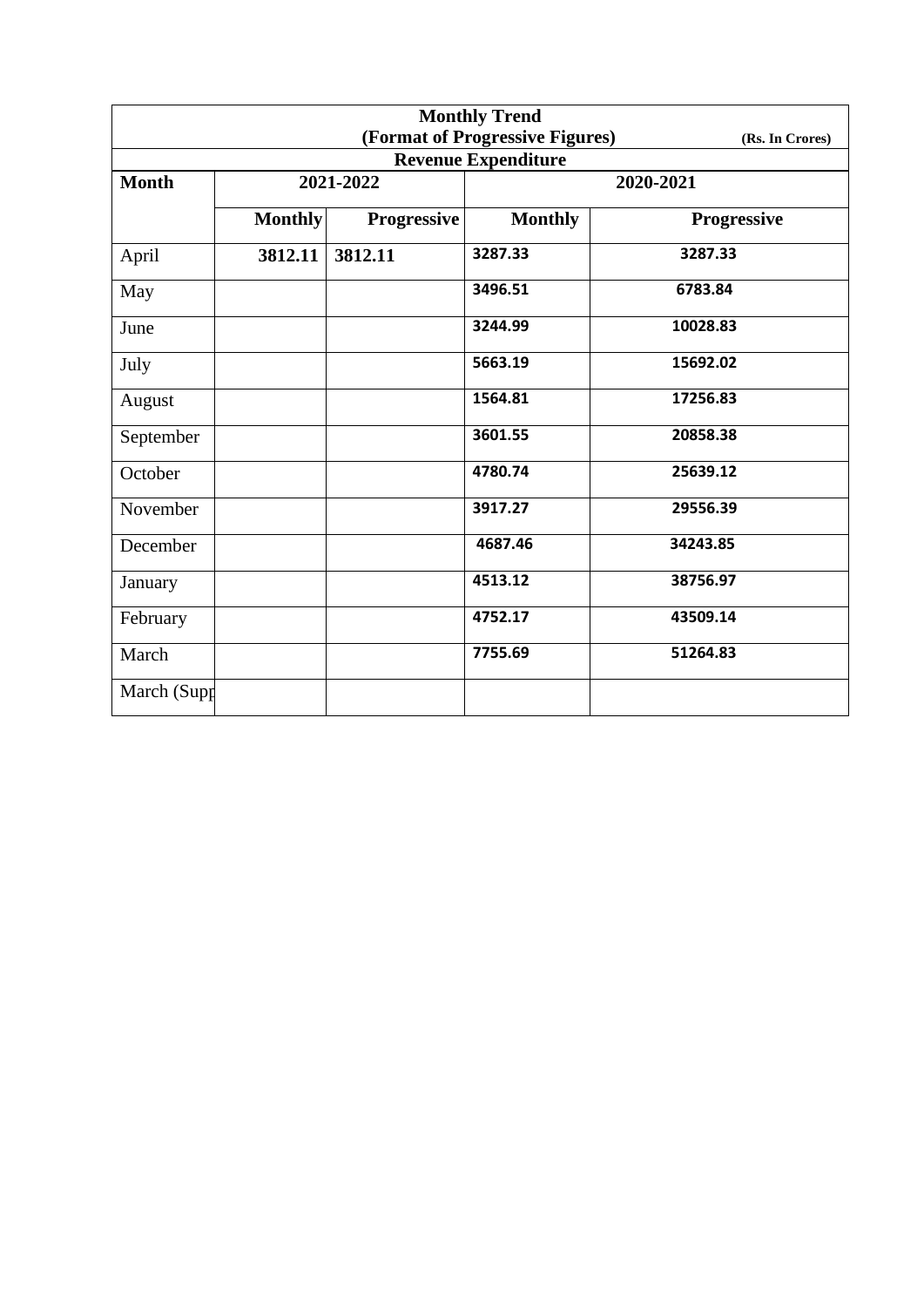| <b>Monthly Trend</b> |                |                                        |                |                 |
|----------------------|----------------|----------------------------------------|----------------|-----------------|
|                      |                | (Format of Progressive Figures)        |                | (Rs. In Crores) |
|                      |                | <b>Revenue Expenditure</b>             |                |                 |
|                      |                | <b>Expenditure on Interest Payment</b> |                |                 |
| <b>Month</b>         | 2021-2022      |                                        | 2020-2021      |                 |
|                      | <b>Monthly</b> | <b>Progressive</b>                     | <b>Monthly</b> | Progressive     |
| April                | 447.74         | 447.74                                 | $\mathbf 0$    | $\mathbf 0$     |
| May                  |                |                                        | 490.69         | 490.69          |
| June                 |                |                                        | 231.14         | 721.83          |
| July                 |                |                                        | 447.61         | 1169.44         |
| August               |                |                                        | 318.62         | 1488.06         |
| September            |                |                                        | 489.37         | 1977.43         |
| October              |                |                                        | 312.48         | 2289.91         |
| November             |                |                                        | 222.33         | 2512.24         |
| December             |                |                                        | 316.74         | 2828.98         |
| January              |                |                                        | 508.71         | 3337.69         |
| February             |                |                                        | 419.97         | 3757.66         |
| March                |                |                                        | 1187.02        | 4944.68         |
| March (Suppl.)       |                |                                        |                |                 |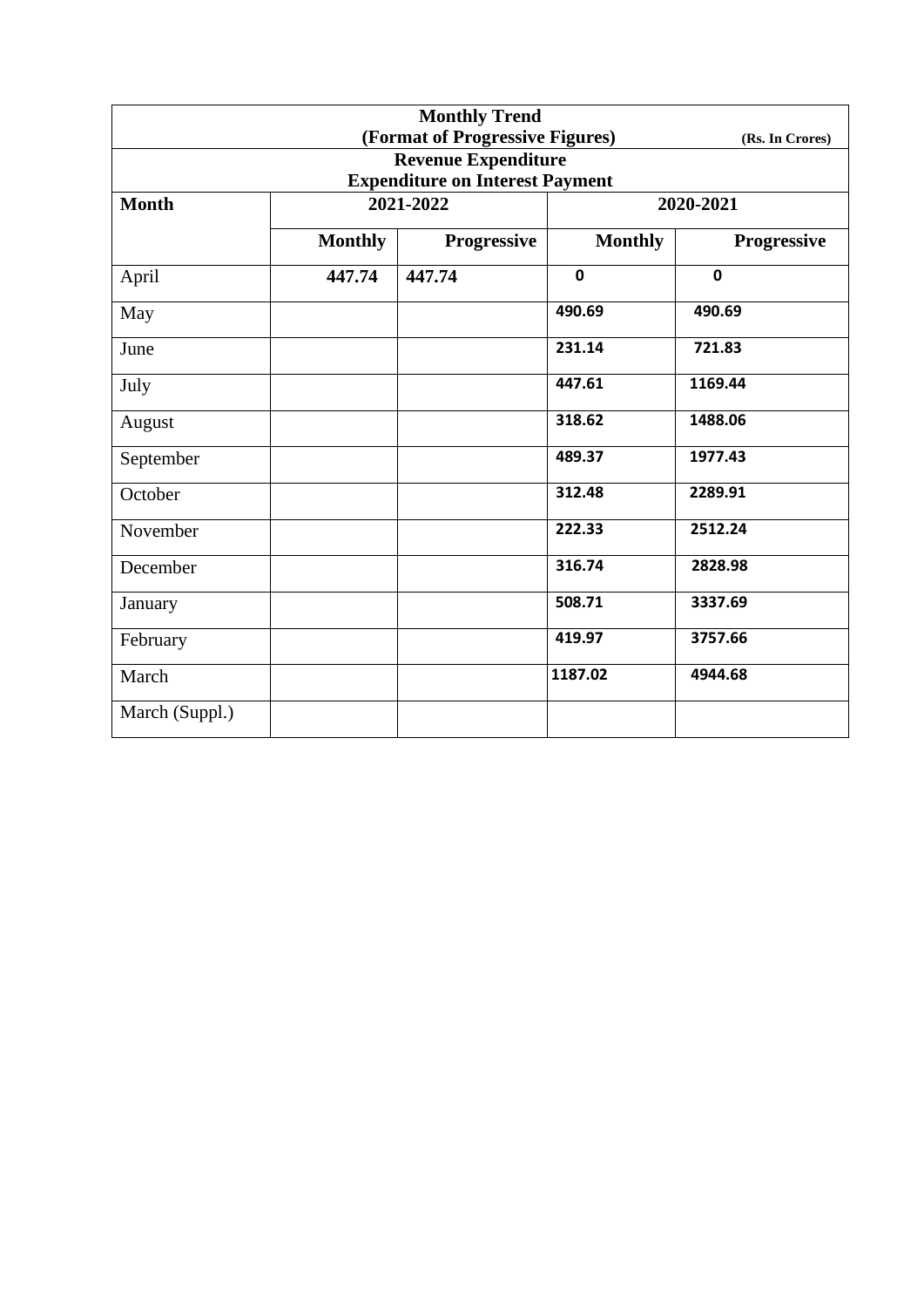| <b>Monthly Trend</b> |                |                                            |                |                 |
|----------------------|----------------|--------------------------------------------|----------------|-----------------|
|                      |                | (Format of Progressive Figures)            |                | (Rs. In Crores) |
|                      |                | <b>Revenue Expenditure</b>                 |                |                 |
|                      |                | <b>Expenditure on Salaries &amp; Wages</b> |                |                 |
| <b>Month</b>         |                | 2021-2022                                  |                | 2020-2021       |
|                      | <b>Monthly</b> | Progressive                                | <b>Monthly</b> | Progressive     |
| April                | 2195.37        | 2195.37                                    | 1934.32        | 1934.32         |
| May                  |                |                                            | 1913.73        | 3848.05         |
| June                 |                |                                            | 1985.96        | 5834.01         |
| July                 |                |                                            | 3536.70        | 9370.71         |
| August               |                |                                            | 401.54         | 9772.25         |
| September            |                |                                            | 1826.93        | 11599.18        |
| October              |                |                                            | 2060.47        | 13659.65        |
| November             |                |                                            | 1973.65        | 15633.30        |
| December             |                |                                            | 2055.12        | 17688.42        |
| January              |                |                                            | 1898.87        | 19587.29        |
| February             |                |                                            | 1957.55        | 21544.84        |
| March                |                |                                            | 2290.34        | 23835.18        |
| March (Suppl.)       |                |                                            |                |                 |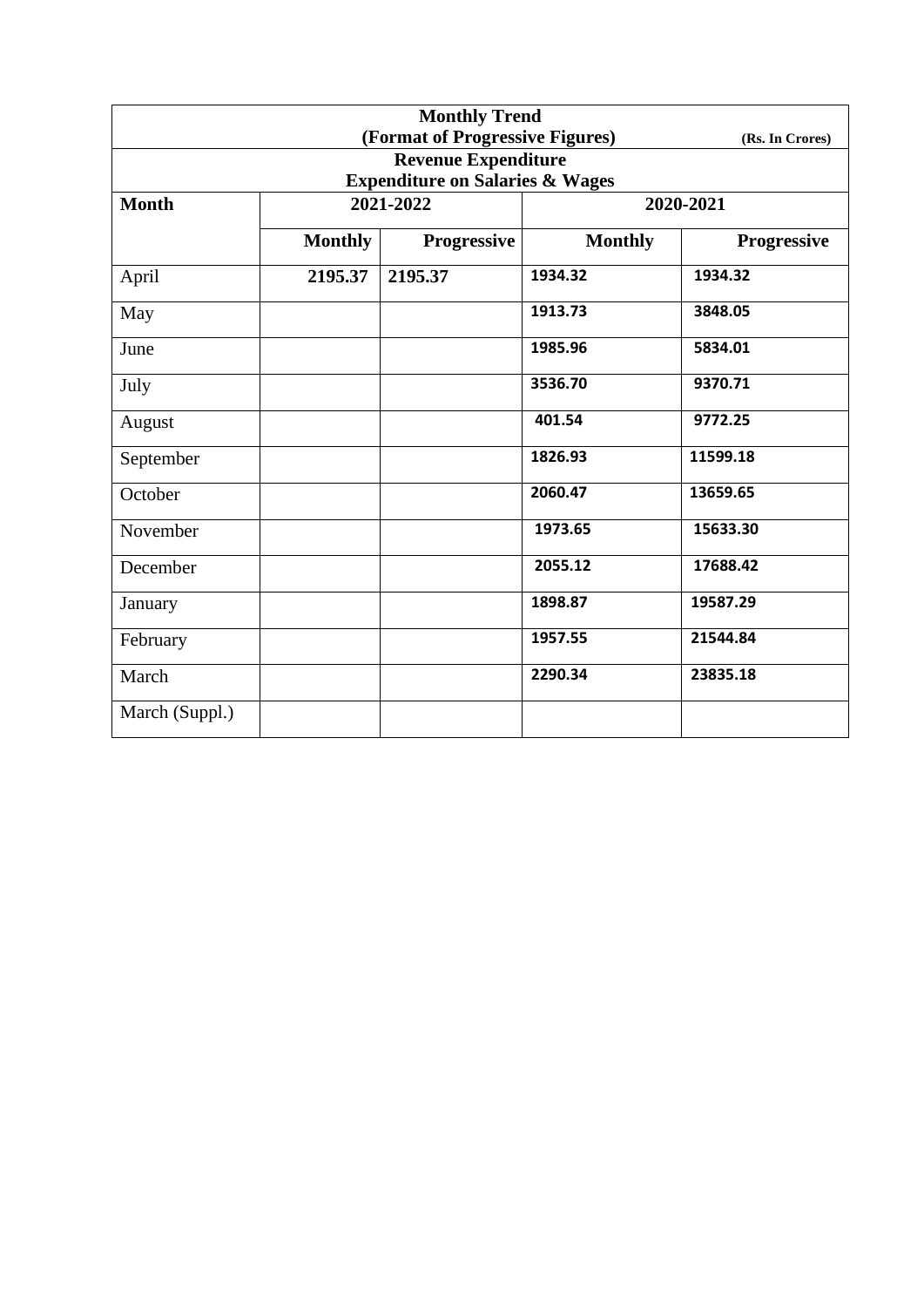| <b>Monthly Trend</b> |                |                                 |                |                 |
|----------------------|----------------|---------------------------------|----------------|-----------------|
|                      |                | (Format of Progressive Figures) |                | (Rs. In Crores) |
|                      |                | <b>Revenue Expenditure</b>      |                |                 |
|                      |                | <b>Expenditure on Pension</b>   |                |                 |
| <b>Month</b>         |                | 2021-2022                       |                | 2020-2021       |
|                      | <b>Monthly</b> | <b>Progressive</b>              | <b>Monthly</b> | Progressive     |
| April                | 650.50         | 650.50                          | 432.65         | 432.65          |
| May                  |                |                                 | 497.54         | 930.19          |
| June                 |                |                                 | 688.55         | 1618.74         |
| July                 |                |                                 | 712.33         | 2331.07         |
| August               |                |                                 | 591.88         | 2922.95         |
| September            |                |                                 | 667.19         | 3590.14         |
| October              |                |                                 | 1271.18        | 4861.32         |
| November             |                |                                 | 865.10         | 5726.42         |
| December             |                |                                 | 963.61         | 6690.03         |
| January              |                |                                 | 1169.46        | 7859.49         |
| February             |                |                                 | 761.31         | 8620.80         |
| March                |                |                                 | 457.32         | 9078.12         |
| March (Suppl.)       |                |                                 |                |                 |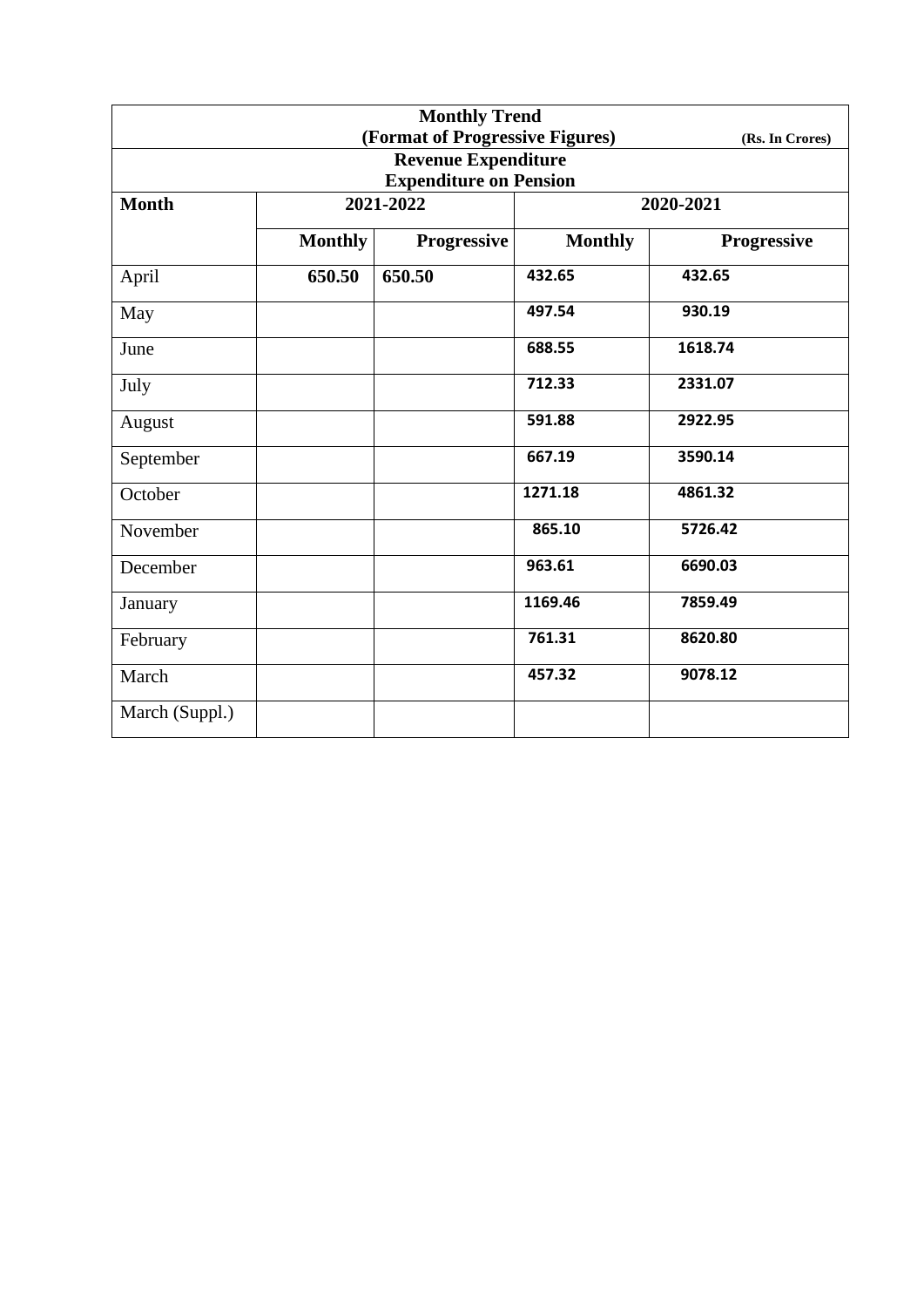| <b>Monthly Trend</b> |                  |                    |                                 |                 |  |
|----------------------|------------------|--------------------|---------------------------------|-----------------|--|
|                      |                  |                    | (Format of Progressive Figures) | (Rs. In Crores) |  |
|                      |                  |                    | <b>Revenue Expenditure</b>      |                 |  |
|                      |                  |                    | <b>Expenditure on Subsidy</b>   |                 |  |
| <b>Month</b>         |                  | 2021-2022          | 2020-2021                       |                 |  |
|                      | <b>Monthly</b>   | <b>Progressive</b> | <b>Monthly</b>                  | Progressive     |  |
| April                | $\boldsymbol{0}$ | $\bf{0}$           | $\mathbf 0$                     | $\mathbf 0$     |  |
| May                  |                  |                    | $\mathbf 0$                     | $\mathbf 0$     |  |
| June                 |                  |                    | $\mathbf 0$                     | $\mathbf 0$     |  |
| July                 |                  |                    | $\mathbf 0$                     | $\mathbf 0$     |  |
| August               |                  |                    | $\mathbf 0$                     | $\mathbf 0$     |  |
| September            |                  |                    | $\mathbf 0$                     | $\mathbf 0$     |  |
| October              |                  |                    | $\mathbf 0$                     | $\mathbf 0$     |  |
| November             |                  |                    | $\mathbf 0$                     | $\mathbf 0$     |  |
| December             |                  |                    | $\mathbf 0$                     | $\mathbf 0$     |  |
| January              |                  |                    | $\mathbf 0$                     | $\mathbf 0$     |  |
| February             |                  |                    | $\mathbf 0$                     | $\mathbf 0$     |  |
| March                |                  |                    | $\mathbf 0$                     | $\mathbf 0$     |  |
| March (Suppl.)       |                  |                    |                                 |                 |  |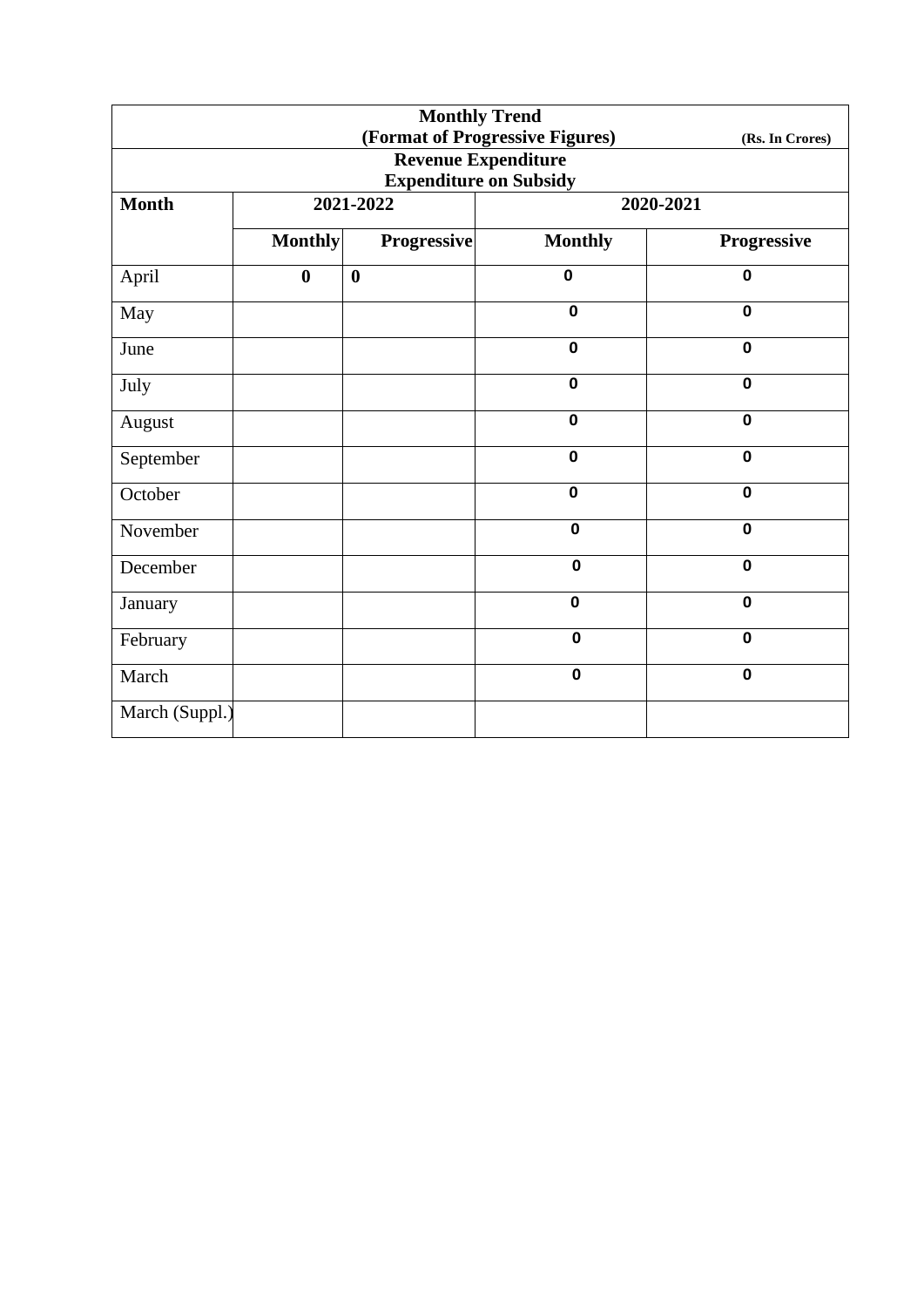| <b>Monthly Trend</b>                  |                |                    |                |                 |  |
|---------------------------------------|----------------|--------------------|----------------|-----------------|--|
| (Format of Progressive Figures)       |                |                    |                | (Rs. In Crores) |  |
| <b>Capital Expenditure</b>            |                |                    |                |                 |  |
| <b>Expenditure on Capital Account</b> |                |                    |                |                 |  |
| <b>Month</b>                          | 2021-2022      |                    | 2020-2021      |                 |  |
|                                       | <b>Monthly</b> | <b>Progressive</b> | <b>Monthly</b> | Progressive     |  |
| April                                 | $-1.84$        | $-1.84$            | 17.83          | 17.83           |  |
| May                                   |                |                    | 245.67         | 263.50          |  |
| June                                  |                |                    | 306.94         | 570.44          |  |
| July                                  |                |                    | 149.37         | 719.81          |  |
| August                                |                |                    | 429.08         | 1148.89         |  |
| September                             |                |                    | 254.87         | 1403.76         |  |
| October                               |                |                    | 830.52         | 2234.28         |  |
| November                              |                |                    | 806.58         | 3040.86         |  |
| December                              |                |                    | 1101.46        | 4142.32         |  |
| January                               |                |                    | 726.69         | 4869.01         |  |
| February                              |                |                    | 1122.71        | 5991.72         |  |
| March                                 |                |                    | 4506.02        | 10497.74        |  |
| March (Suppl.)                        |                |                    |                |                 |  |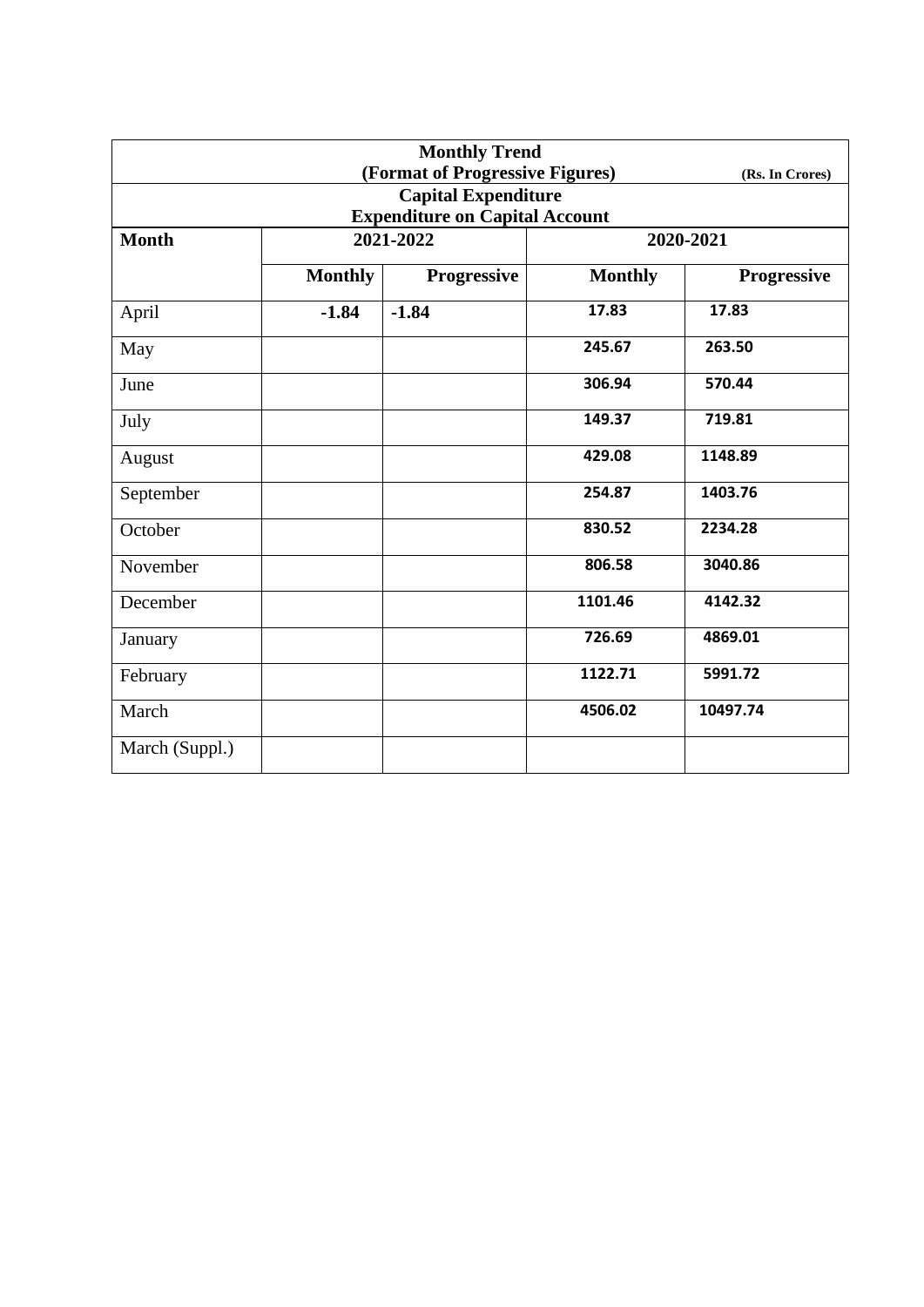|                                                    |                  | <b>Monthly Trend</b> |                |             |  |  |
|----------------------------------------------------|------------------|----------------------|----------------|-------------|--|--|
| (Format of Progressive Figures)<br>(Rs. In Crores) |                  |                      |                |             |  |  |
| <b>Capital Expenditure</b>                         |                  |                      |                |             |  |  |
| <b>Expenditure on Salary/Wages</b>                 |                  |                      |                |             |  |  |
| <b>Month</b>                                       |                  | 2021-2022            | 2020-2021      |             |  |  |
|                                                    | <b>Monthly</b>   | Progressive          | <b>Monthly</b> | Progressive |  |  |
| April                                              | $\boldsymbol{0}$ | $\boldsymbol{0}$     | $\mathbf 0$    | $\mathbf 0$ |  |  |
| May                                                |                  |                      | $\mathbf 0$    | $\mathbf 0$ |  |  |
| June                                               |                  |                      | $\mathbf 0$    | $\mathbf 0$ |  |  |
| July                                               |                  |                      | $\mathbf 0$    | $\mathbf 0$ |  |  |
| August                                             |                  |                      | $\mathbf 0$    | $\mathbf 0$ |  |  |
| September                                          |                  |                      | $\mathbf 0$    | $\mathbf 0$ |  |  |
| October                                            |                  |                      | $\mathbf 0$    | $\mathbf 0$ |  |  |
| November                                           |                  |                      | $\mathbf 0$    | $\mathbf 0$ |  |  |
| December                                           |                  |                      | $\mathbf 0$    | $\mathbf 0$ |  |  |
| January                                            |                  |                      | $\mathbf 0$    | $\mathbf 0$ |  |  |
| February                                           |                  |                      | $\mathbf 0$    | $\mathbf 0$ |  |  |
| March                                              |                  |                      | $\mathbf 0$    | 0.51        |  |  |
| March (Suppl.)                                     |                  |                      |                |             |  |  |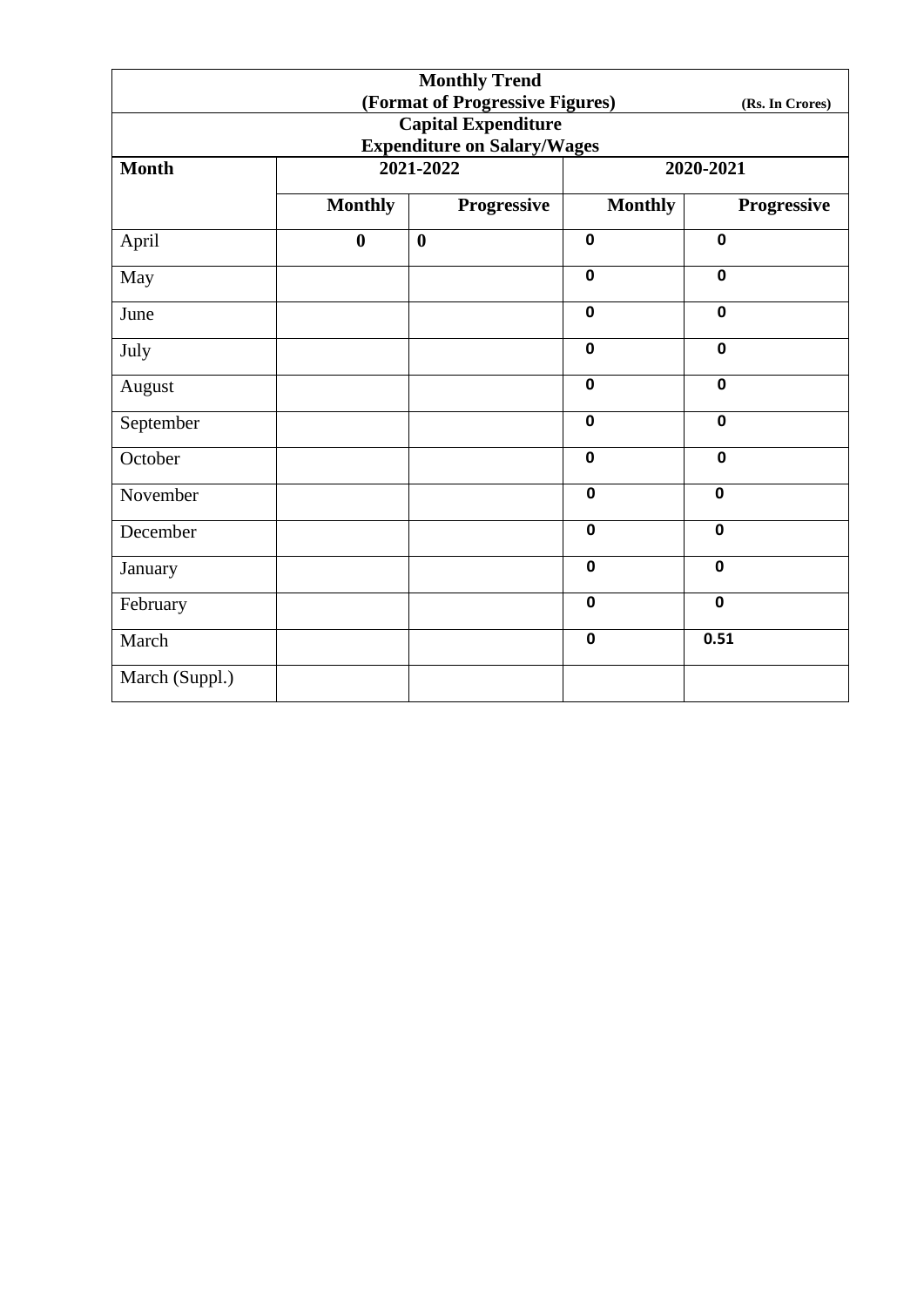| <b>Monthly Trend</b><br>(Format of Progressive Figures)<br>(Rs. In Crores) |                  |                  |                |             |  |  |
|----------------------------------------------------------------------------|------------------|------------------|----------------|-------------|--|--|
| <b>Loans and Advances Disbursed</b>                                        |                  |                  |                |             |  |  |
| <b>Month</b>                                                               |                  | 2021-2022        | 2020-2021      |             |  |  |
|                                                                            | <b>Monthly</b>   | Progressive      | <b>Monthly</b> | Progressive |  |  |
| April                                                                      | $\boldsymbol{0}$ | $\boldsymbol{0}$ | 0.75           | 0.75        |  |  |
| May                                                                        |                  |                  | 13.94          | 14.69       |  |  |
| June                                                                       |                  |                  | 2.90           | 17.59       |  |  |
| July                                                                       |                  |                  | 4.44           | 22.03       |  |  |
| August                                                                     |                  |                  | 2.94           | 24.97       |  |  |
| September                                                                  |                  |                  | 1.33           | 26.30       |  |  |
| October                                                                    |                  |                  | 7.5            | 33.80       |  |  |
| November                                                                   |                  |                  | $\mathbf 0$    | 33.80       |  |  |
| December                                                                   |                  |                  | 6.98           | 40.78       |  |  |
| January                                                                    |                  |                  | 4.75           | 45.53       |  |  |
| February                                                                   |                  |                  | 0.75           | 46.28       |  |  |
| March                                                                      |                  |                  | 15.36          | 61.64       |  |  |
| March (Suppl.)                                                             |                  |                  |                |             |  |  |